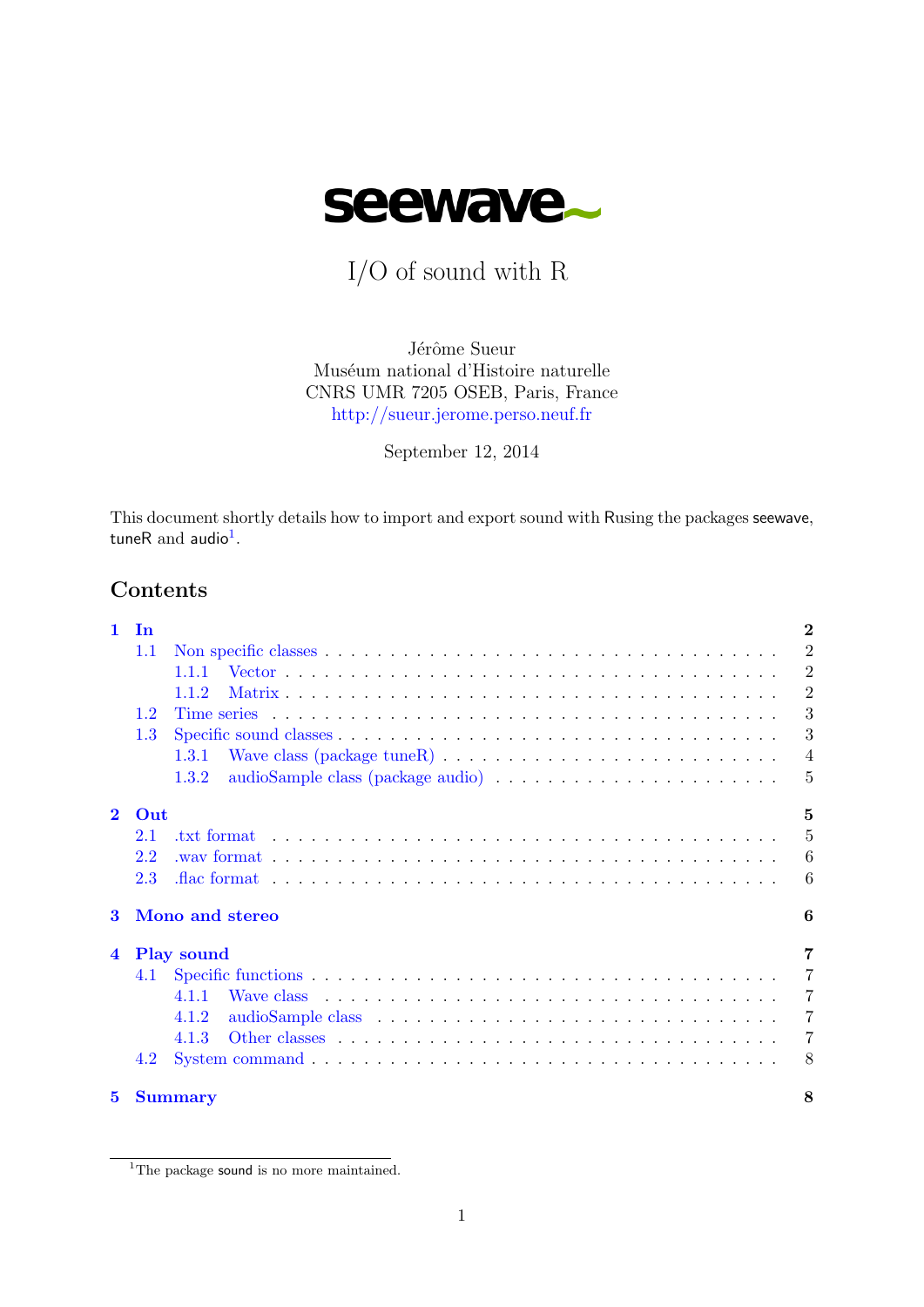# <span id="page-1-0"></span>1 In

The main functions of **seewave**  $(>1.5.0)$  can use different classes of objects to analyse sound:

- usual classes (numeric vector, numeric matrix),
- time series classes (ts, mts),
- sound-specific classes (Wave and audioSample).

### <span id="page-1-1"></span>1.1 Non specific classes

### <span id="page-1-2"></span>1.1.1 Vector

Any muneric vector can be treated as a sound if a sampling frequency is provided in the f argument of seewave functions. For instance, a 440 Hz sine sound (A note) sampled at 8000 Hz during one second can be generated and plot following:

```
> s1<-sin(2*pi*440*seq(0,1,length.out=8000))
> is. vector(s1)
[1] TRUE
> mode(s1)
[1] "numeric"
```

```
> library(seewave)
> oscillo(s1, f=8000)
```
## <span id="page-1-3"></span>1.1.2 Matrix

Any single column matrix can be read but the sampling frequency has to be specified in the seewave functions.

```
> s2<-as.matrix(s1)
> is.matrix(s2)
```
[1] TRUE

 $>$  dim(s2)

[1] 8000 1

> oscillo(s2,f=8000)

If the matrix has more than one column, then the first column only will be considered.

```
> x<-rnorm(8000)
> s3\leftarrowcbind(s2,x)
> is.matrix(s3)
[1] TRUE
> dim(s3)
[1] 8000 2
> oscillo(s3,f=8000)
```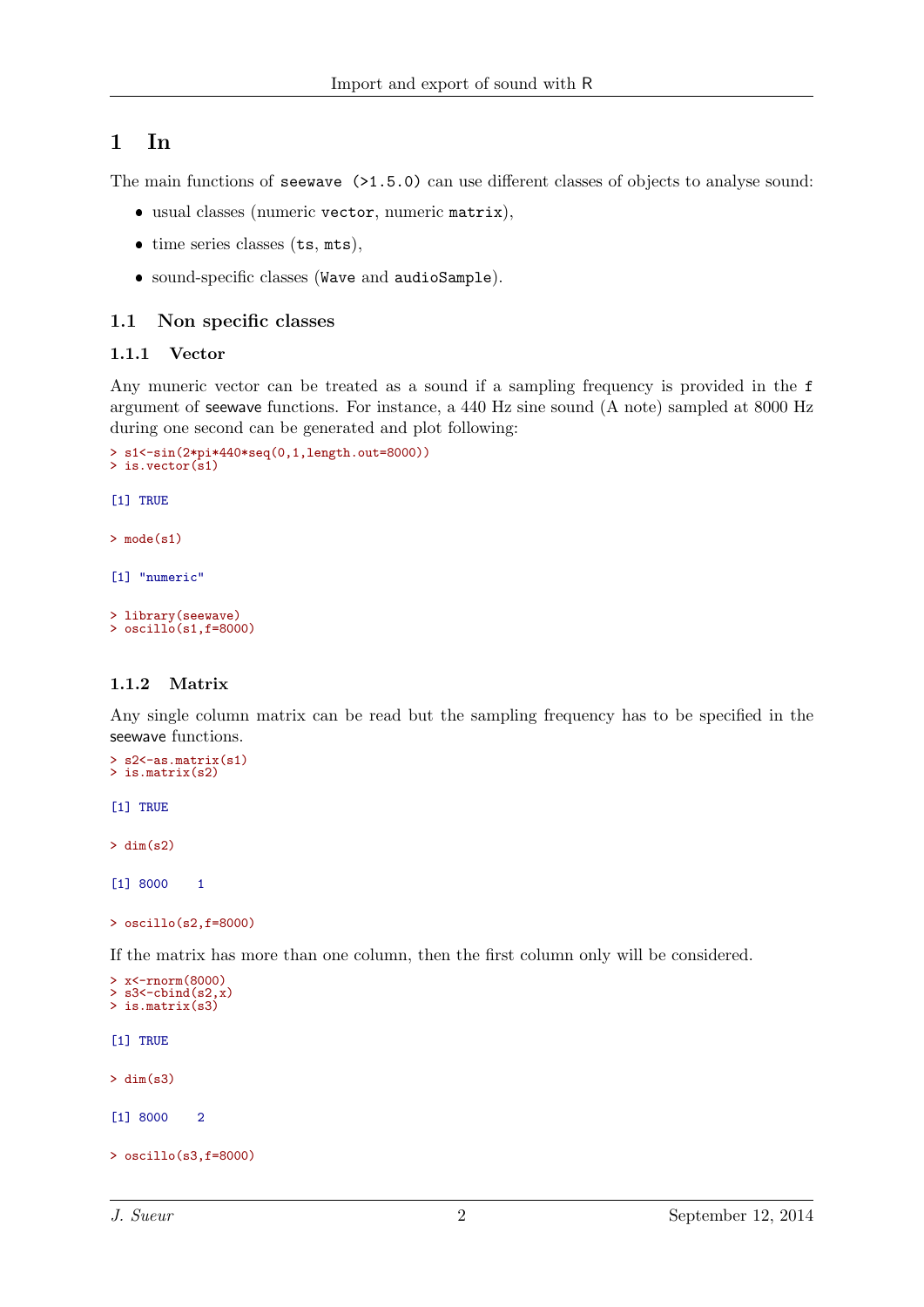## <span id="page-2-0"></span>1.2 Time series

The class ts and the related functions ts, as.ts, is.ts can be used also for sound. Here follows the command to similarly generate a time series corresponding to a 440 Hz sine sound sampled at 8000 Hz during one second:

```
> s4<-ts(data=s1, start=0, frequency=8000)
> str(s4)
```
Time-Series [1:8000] from 0 to 1: 0 0.339 0.637 0.861 0.982 ...

To generate a 0.5 second random noise:

```
> s4<-ts(data=runif(4000), start=0, end=0.5, frequency=8000)
> str(s4)
```
Time-Series [1:4001] from 0 to 0.5: 0.249 0.583 0.922 0.528 0.919 ...

The length of s4 is not 4000 but 4001. Data are actually recycled, s4[4001] being the same as s4[1].

The functions frequency and or deltat return the sampling frequency  $(f)$  and the time resolution  $(\Delta t)$  respectively:

> frequency(s4)

[1] 8000

 $\ge$  deltat $(s4)$ 

[1] 0.000125

As the frequency is embedded in ts objects, there is no need to specify it when using seewave functions:

 $>$  oscillo(s4)

In the case of multiple time series, seewave functions will consider the first series only:

```
> s5<-ts(data=s3,f=8000)
> class(s5)
```

```
[1] "mts" "ts" "matrix"
```
> oscillo(s5)

### <span id="page-2-1"></span>1.3 Specific sound classes

There are three object classes corresponding to the binary wav format or to the compressed mp3 format:

- $\bullet$  the class Wave of the package tuneR,
- the class audioSample of the package audio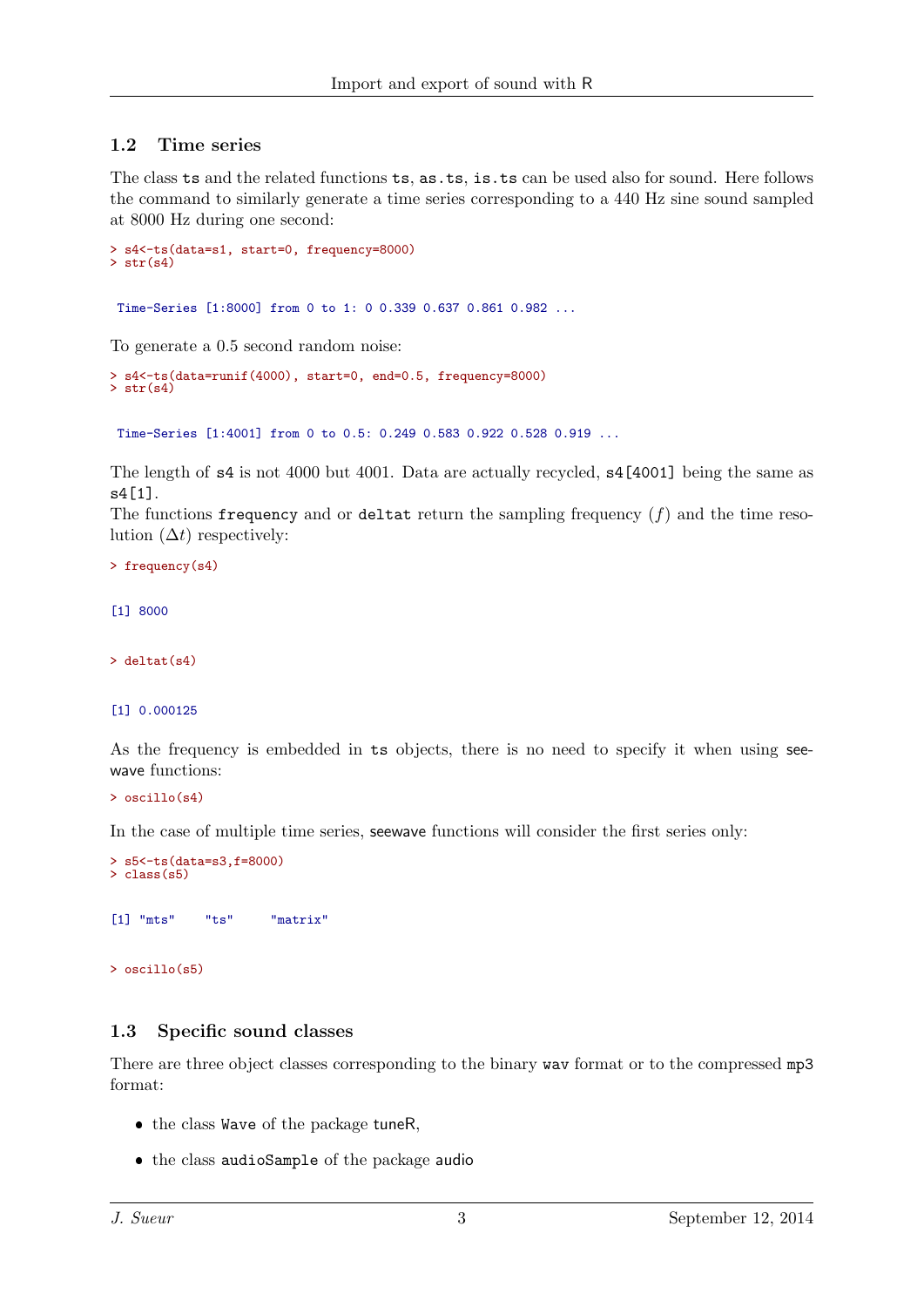## <span id="page-3-0"></span>1.3.1 Wave class (package tuneR)

The class Wave comes with the package tuneRmanaged by Uwe Ligges. This S4 class includes different slots with the data (left or right channel), the sampling frequency (or rate), the number of bits  $(8/16/24/32)$  and the type of sound (mono /stereo). High sampled sound (*i.e.*  $> 44100$ Hz) can be read.

The function to import .wav files from the hard-disk is readWave:

```
> s6<-readWave("mysong.wav")
> s6
```
Wave Object

PCM (integer format): TR<br>Bit  $(8/16/24/32/64)$ : 16 Bit  $(8/16/24/32/64)$ :

The other advantage of using readWave is for reading part of long files. It is indeed possible to import only a section of the .wav file using the arguments from and to and by specifying the time units with the arguments units. The units can be turned to "samples", "minutes" or "hours". For instance, to read only the section starting at 1s and ending at 5s of the file "mysong.wav" :

```
> s7<-readWave("mysong.wav", from = 1, to = 5, units = "seconds")
> s7
Wave Object
            Number of Samples: 32000
            Number of Bampies: 2200<br>Duration (seconds): 4<br>Samplingrate (Hertz): 8000
           Samplingrate (Hertz): 8000<br>Channels (Mono/Stereo): Mono
            Channels (Mono/Stereo): Mono<br>PCM (integer format): TRUE
```
Note that .mp3 files can be imported as a Wave object with the function readMP3. To get information regarding the object (sampling frequency, number of bits, mono /stereo), it is necessary to use the indexing of S4 object classes:

```
> s7@samp.rate
[1] 8000
> s7@bit
[1] 16
> s7@stereo
```

```
[1] FALSE
```
A property not apparent in these call is that readWave does not normalise the sound. Values describing the sound will be included between  $\pm 2^{bit-1}$ :

```
> range(s7@left)
```

```
[1] -32764 32764
```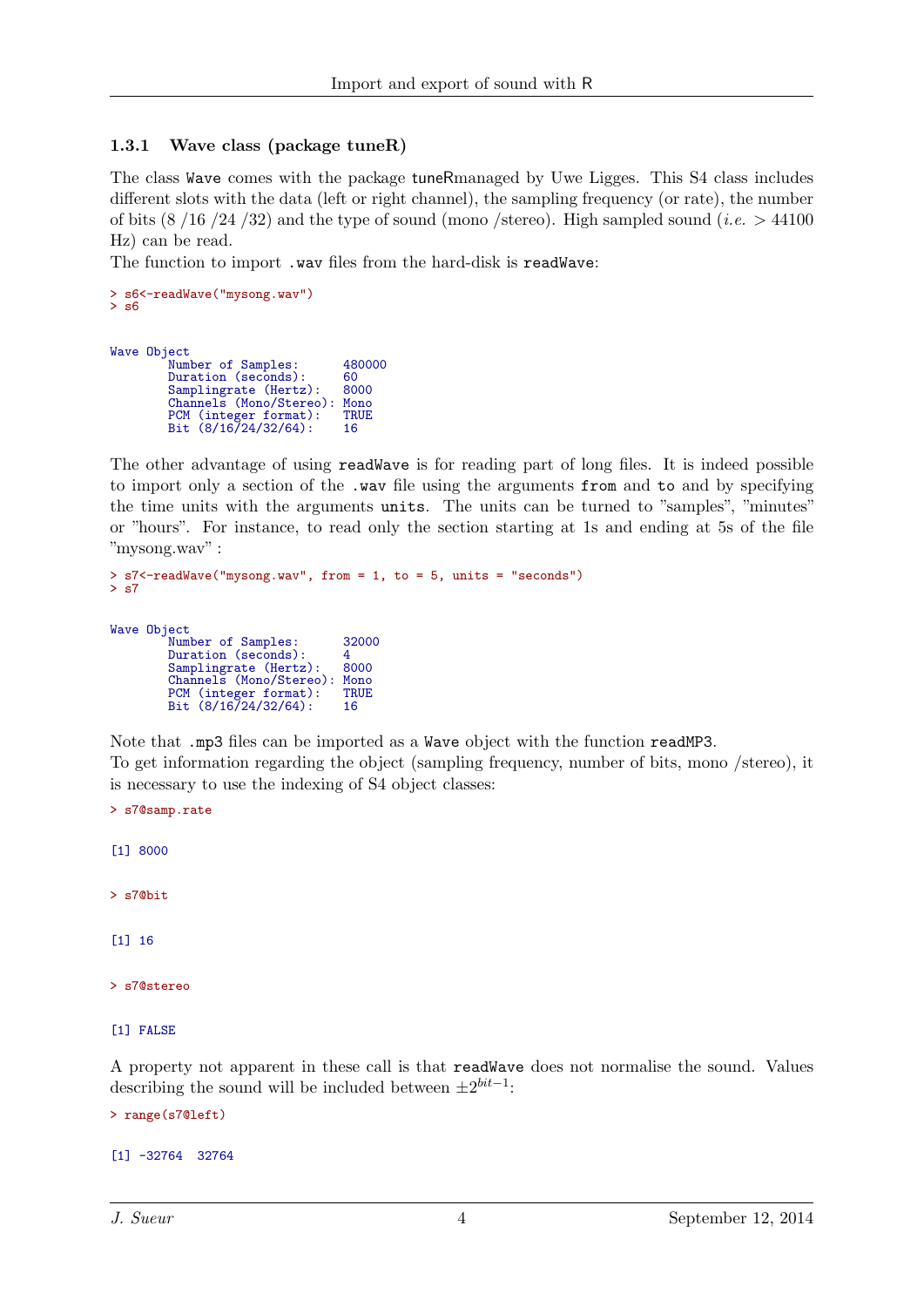## <span id="page-4-0"></span>1.3.2 audioSample class (package audio)

The package audio, developed by Simon Urbanek, is another option to handle .wav files. Sound can be imported using the function load.wave. The class of the resulting object is audioSample which is essentially a numeric vector (for mono) or numeric matrix with two rows (for stereo). The sampling frequency and the resolution can be called as attributes :

```
library(audio)
s10<-load.wave("mysong.wav")
head(s10)
sample rate: 8000Hz, mono, 16-bits
[1] 0.0000000 0.7070923 0.9999695 0.7070923 0.0000000 -0.7071139
s10$rate
[1] 8000
s10$bits
[1] 16
```
The main advantage of the package audio is that sound can be directly acquired within an R session. This is achieved by first preparing a vector of NA and then using the function record. For instance, to get a mono sound of 5 seconds sampled at 16 kHz :

```
> s11 <- rep(NA_real_, 16000*5)
> record(s11, 16000, 1)
```
A recording session can be controled using three complementary functions : pause, rewind, and resume (see [4.1.2\)](#page-6-3). See the documentation of audio for details regarding the control of audio drivers: [http://www.rforge.net/audio/.](http://www.rforge.net/audio/)

# <span id="page-4-1"></span>2 Out

## <span id="page-4-2"></span>2.1 .txt format

For a maximal compatibility with other sound softwares, it can be useful to save a sound as a simple .txt file. This can be done using the function export with the argument header=FALSE. By default, the name of the object is used to name the .txt file. The following commands will write a file "tico.txt" on the hard-disk.

```
> data(tico)
> export(tico, f=22050, header=FALSE)
```
For Windows users, the software [Goldwave](http://www.goldwave.com/)  $\odot$  can be helpful when handling long sound files or large number of files. To export a sound as a .txt file that can be directly read by  $Goldwave(\mathcal{C})$  $Goldwave(\mathcal{C})$ . the same function can be used but with the default argument header=TRUE. seewavewill automatically add the header needed. Hereafter the name of the exported file is changed using the argument filename:

> export(tico, f=22050, filename="tico\_Gold.txt")

Any header can be specified for a connection with other softwares. For instance, if an external software needs the header "f=sampling frequency; ch=left":

```
> export(tico, f=22050, filename="tico_ext.txt",
+ header="f=22050; ch=left")
```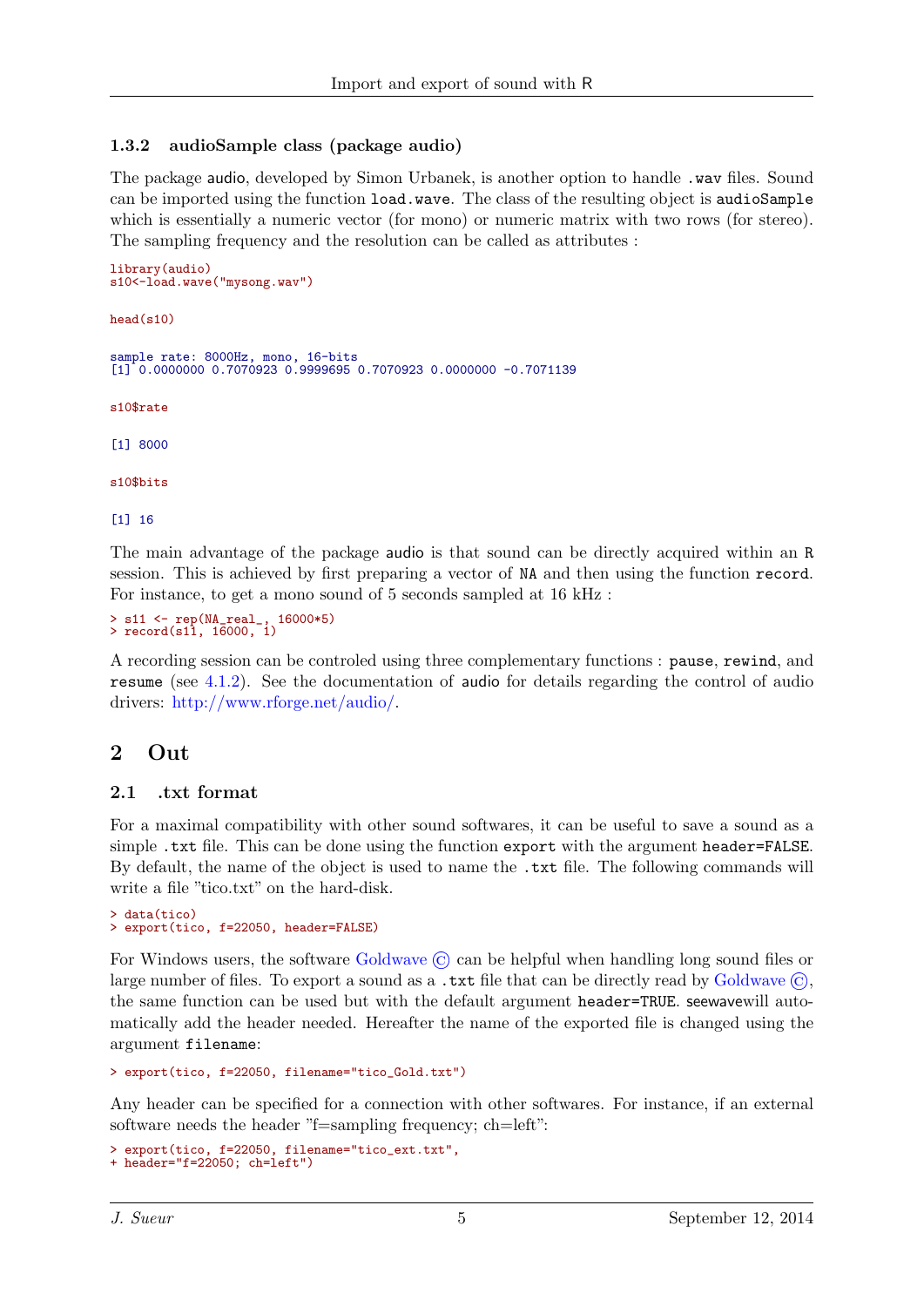## <span id="page-5-0"></span>2.2 .wav format

tuneRand audiohave a function to write .wav files: writeWave, and save.wave respectively. Within seewave, the function savewav, which is based on writeWAve, can be used to save data as .wav. By default, the name of the object will be used for the name of the .wav file:

> savewav(tico, f=22050)

As seen before, if the object to be saved is of class ts or Wave, there is no need to specify the argument f. Here we use the argument filename to change the name of the wav file:

```
> ticofirst<-cutw(tico, f=22050, to=0.5, output="Wave")
> savewav(ticofirst, filename = "tico_firstnote.wav")
```
## <span id="page-5-1"></span>2.3 .flac format

Free Lossless Audio Codec (FLAC) is a file format by Josh Coalson for lossless audio data compression. FLAC reduces bandwidth and storage requirements without sacrificing the integrity of the audio source. Audio sources encoded to FLAC are typically reduced in size 40 to 50 percent. See the flac webpage for details [.](http://flac.sourceforge.net/)

.flac format cannot be used as such with R. However, the function wav2flac allows to call FLAC software directly from the console. FLAC has therefore to be installed on your OS. If you have a .wav file you wish to compress into .flac, call:

```
> wav2flac("tico_firstnote.wav", overwrite=TRUE)
```
To compress a .wav file into .flac, the argument reverse has to be set to TRUE:

```
> wav2flac("tico_firstnote.flac", reverse=TRUE)
```
# <span id="page-5-2"></span>3 Mono and stereo

Wave class can handle stereo files. There are some specific functions regarding mono/stereo type. To generate a stereo sound, two mono sounds are first created using sine, a function that returns a Wave object, and then combined using stereo:

```
\geq left < - sine (440)
> right<-sine(2000)
> s12<-stereo(left,right)
> s12
Wave Object
            Number of Samples: 44100<br>Duration (seconds): 1
           Duration (seconds): 1<br>Samplingrate (Hertz): 44100
           Samplingrate (Hertz): 44100<br>Channels (Mono/Stereo): Stereo
           Channels (Mono/Stereo): Stereo<br>PCM (integer format): FALSE
            PCM (integer format): FALSE
            Bit (8/16/24/32/64): 32
```
To go back to a mono file taking the left channel only:

```
> s13<-mono(s12,"left")
```
The function channel do roughly the same as it extracts one or more channels. To get this time the right channel:

```
> s14<-channel(s12,"right")
```
And eventually, the S4 indexing can be used to do it "manually". In this particular case, the returned object will be of class vector.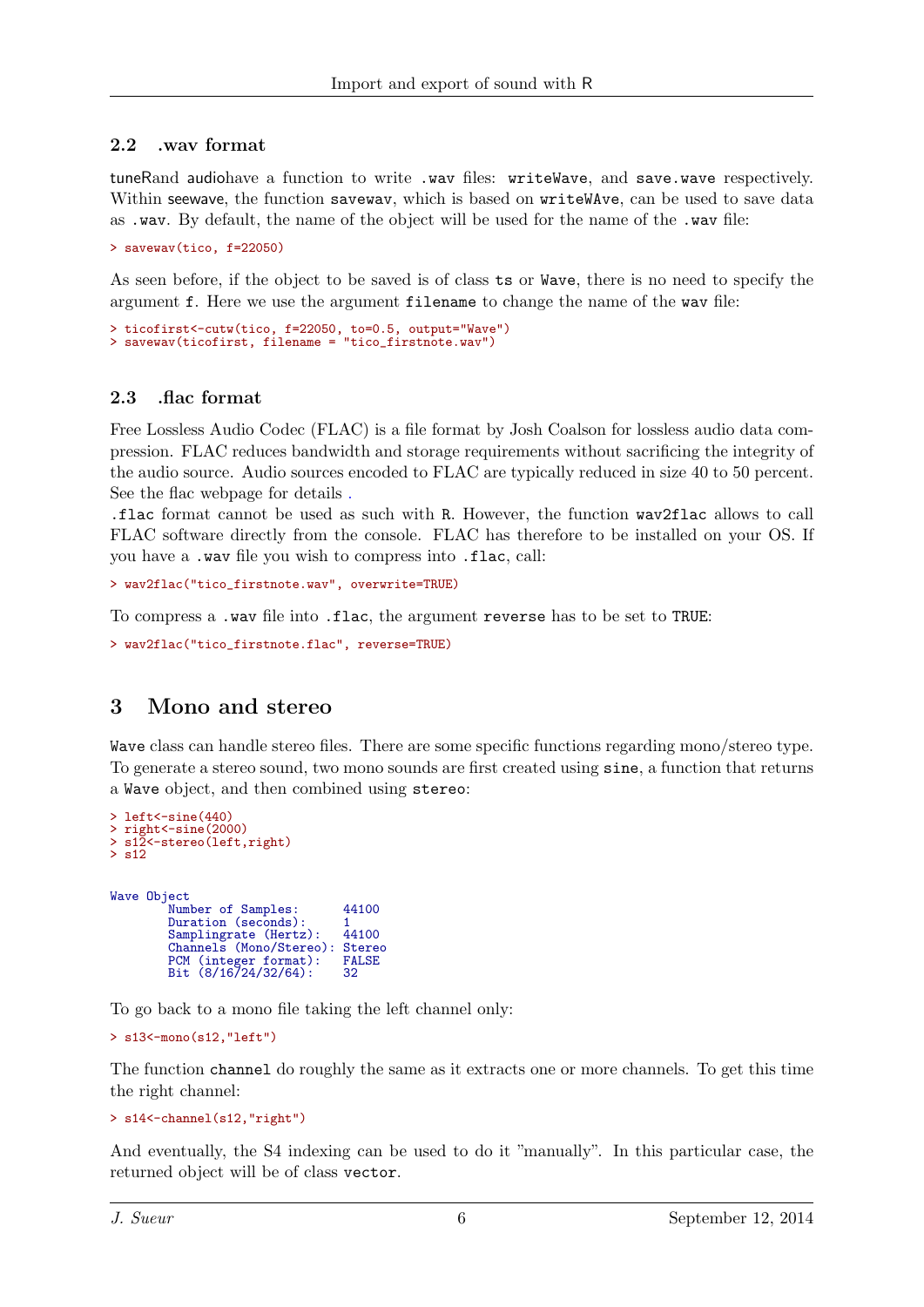```
> s13<-s12@left
> is.vector(s13)
[1] TRUE
```
> s14<-s12@right > is.vector(s14)

[1] TRUE

# <span id="page-6-0"></span>4 Play sound

## <span id="page-6-1"></span>4.1 Specific functions

### <span id="page-6-2"></span>4.1.1 Wave class

Wave objects can be played with play of tuneR:

#### > play(s6)

It may happen that the default players of the function play are not installed on the OS. Three functions can help in setting the media player: findWavPlayer returns the most common system commands on the OS, WavPlayer returns the command that is currently used by play, setWavPlayer is used to define the command to be used by play. For instance, if [Audacious](http://audacious-media-player.org) is the player to use (Linux OS):

```
> setWavPlayer("audacious")
```
### <span id="page-6-3"></span>4.1.2 audioSample class

The package audio has similarly a function play but also have three useful functions to control recording and playback:

- pause that stops audio recording or playback,
- $\bullet$  rewind that rewinds audio recording or playback, *i.e.*, makes the beginning of the source (or target) object the current audio position,
- resume that resumes previously paused audio recording or playback.

### <span id="page-6-4"></span>4.1.3 Other classes

The package seewaveincludes listen a function based on play of tuneR but accepting all specific and non-specific classes and with two arguments (from and to) to listen only a section of a sound object:

```
> listen(s1, f=8000, from=0.3, to=7)
> listen(s13, from=0.3, to=4)
```